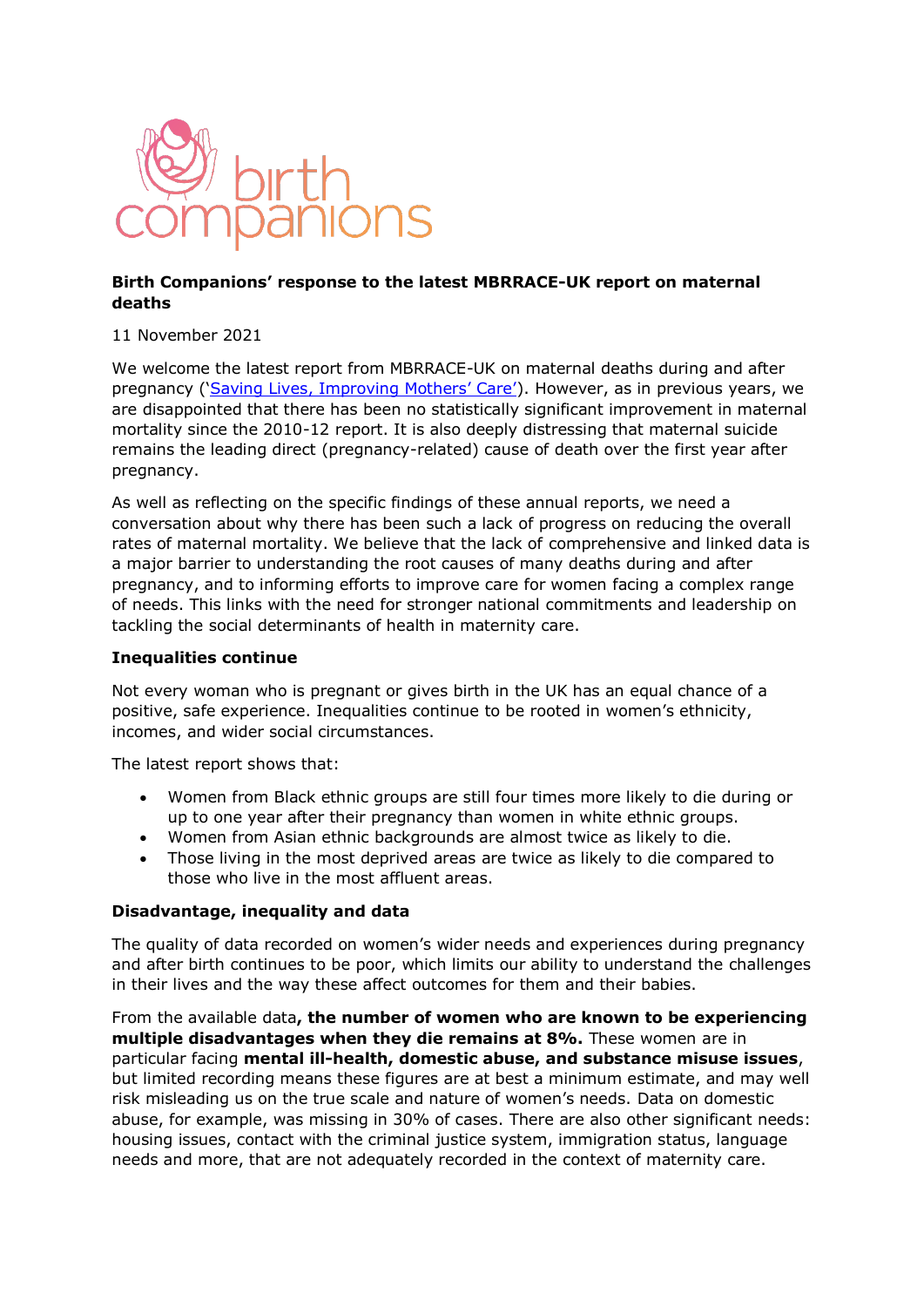As this year's MBRRACE-UK report clearly states, reporting of complex social factors needs to improve. This is particularly important given the impact of the pandemic on women's access to key services, levels of social isolation and abuse, poverty and deprivation, and mental health.

## **Social services involvement**

### **Social services were involved in the lives of 17% of the women who died.**

Information on the nature of that involvement is lacking in current data sets, so this statistic poses many questions about the levels of support being offered to women navigating incredibly difficult circumstances during pregnancy and early motherhood. Some of these women will have been subject to pre-birth assessments or newborn care proceedings, with a real or perceived risk of separation from their baby. Some may have had their newborn baby removed from their care. These experiences create deep trauma that is often unaddressed in current systems of care.

### **Understanding the links**

We need to understand better the relationships between these figures and broader data on women's experiences of trauma and abuse, mental health issues and wider circumstances. This year's MBRRACE report tells us that, of the women who died by suicide:

- **46% were from the two most deprived quintiles of areas of residence**
- **37% were known to social services**
- **16% were subject to ongoing social services proceedings relating to their child, or had been separated from their infant**
- **18% were known to be subject to domestic violence**

These links, and many others, need further exploration if we are to be able to improve outcomes for women and their babies.

#### **Opportunities to address these inequalities**

There are real opportunities to address these inequalities. MBRRACE assessors felt that improvements in care might have made a difference to the outcome in the cases of 67% of women who died by suicide, 29% of those who died from substance misuse, and 18% of those who died by homicide. These lessons have to be learned, and improvements embedded across the board, so these numbers start to fall.

The recently published NHS Equity and Equality Guidance for maternity care provides an opportunity to focus attention on addressing these inequalities. Based on this guidance, Local Maternity Systems (LMSs) are preparing their own action plans, setting out how they will respond to the findings of the MBRRACE reports, Sir Michael Marmot's work on the social determinants of health, and other evidence. It is vital that, in preparing these action plans, LMSs are conscious of the limitations of current data, and include provision to improve this as part of their work to effectively identify and respond to different women's needs.

#### **Considering near misses**

As ever, these tragic deaths represent only the tip of the iceberg. Many more women experience serious incidents, traumatic births and near misses, which aren't collated and reflected upon in the same way as deaths are. We need to be able to understand how many women, in what circumstances, experience situations and events that don't result in death but may well have a significant long-term impact on them and their families. We